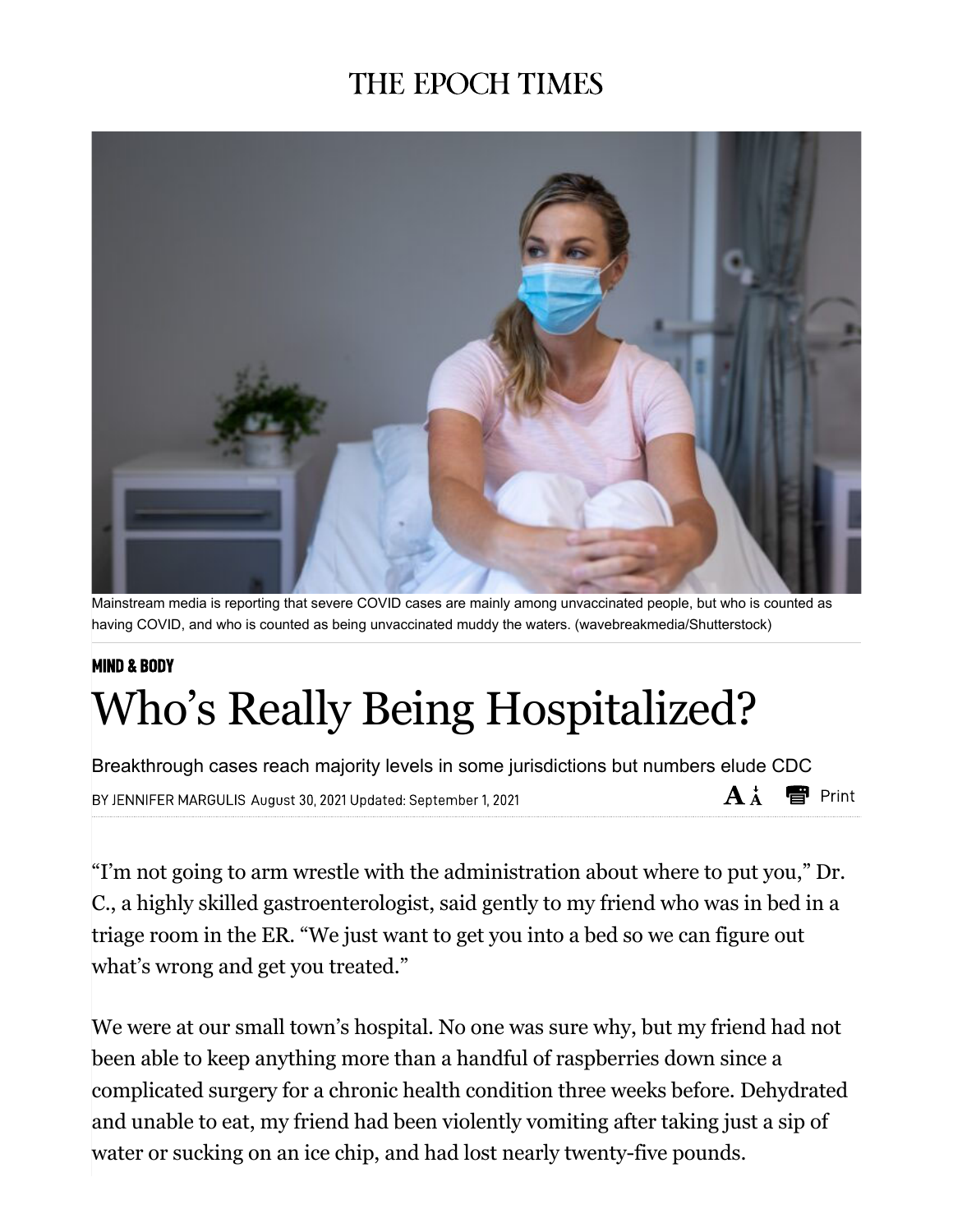I was by my husband's side when he had a gallbladder attack so severe that it left his hands shaking. I've had three unmedicated childbirths and attended many more, both as a journalist and a patient advocate. Still, I've never seen a human in so much pain.

#### **Diagnosed with a Pancreas Disorder, Admitted as a COVID Patient**

After a battery of testing, my friend was diagnosed with pancreatitis. But it was easier for the hospital bureaucracy to register the admission as a COVID case.

Let me explain. This patient had none of the classic symptoms of COVID: No shortness of breath, no fever, no chills, no congestion, no loss of sense of smell or taste, no neurological issues. The only COVID symptoms my friend had were nausea and fatigue, which could also be explained by the surgery. However, nearly three weeks earlier, a COVID test had come back positive.

The mainstream media is reporting that severe COVID cases are mainly among unvaccinated people. An Associated Press headline from June 29 reads: "Nearly all COVID deaths in US are now among unvaccinated." Another, from the same date: "Vast majority of ICU patients with COVID-19 are unvaccinated, ABC News survey finds."

Is that what's really going on? It's certainly not the case in Israel, the first country to fully vaccinate a majority of its citizens against the virus. Now it has one of the highest daily infection rates and the majority of people catching the virus (77) percent to 83 percent, depending on age) are already vaccinated, according to data collected by the Israeli government.

After carefully reviewing the available data, including the safety and efficacy profiles of the mRNA vaccines, my friend had taken a cautious approach. Though a medical doctor who gives vaccines in the office every day, my friend opted to wait and see. According to WebMD, a "huge number" of frontline hospital workers have also chosen not to get the vaccine. Indeed, various news reports, from California to New York, confirm that up to 40 percent of health care workers have decided the risks of the vaccines do not outweigh the benefits.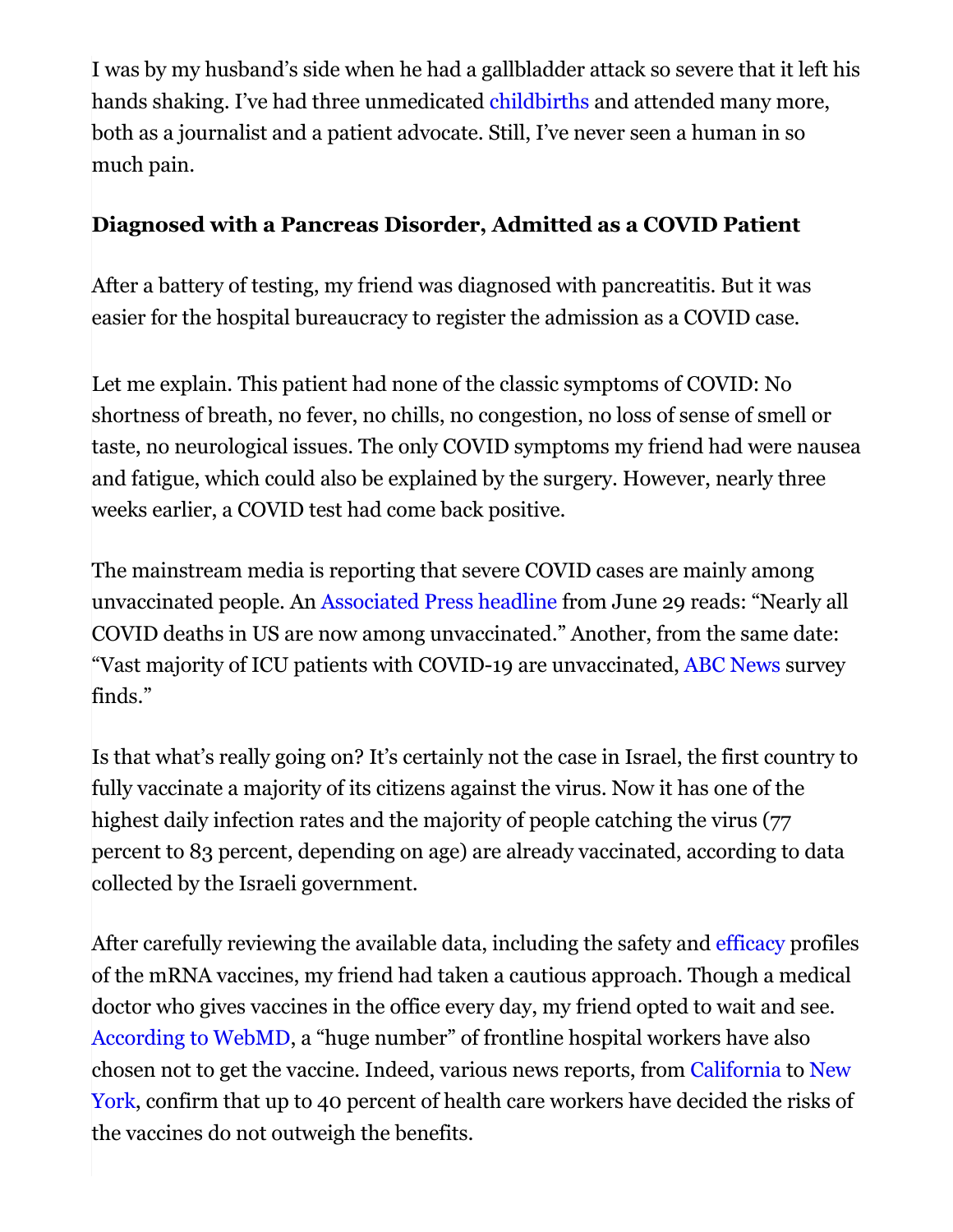After admission, I spoke to the nurse on the COVID ward. She was suited up in a plastic yellow disposable gown, teal gloves, and two masks underneath a recirculating personal respiratory system that buzzed so loudly she could barely hear. The nurse told me that she had gotten both vaccines but she was feeling worried: "Two thirds of my patients are fully vaccinated," she said.

| Age Group    | <b>Cases Fully</b><br>Vaccinated | Cases<br>Unvaccinated | <b>Percent of Cases</b><br><b>Fully Vaccinated</b> | Percentage of<br><b>Population Fully</b><br>Vaccinated |
|--------------|----------------------------------|-----------------------|----------------------------------------------------|--------------------------------------------------------|
| $20 - 29$    | 2689                             | 795                   | 77.2%                                              | 71.9%                                                  |
| $30 - 39$    | 3176                             | 881                   | 78.3%                                              | 77.4%                                                  |
| $40 - 49$    | 3303                             | 635                   | 83.9%                                              | 80.9%                                                  |
| $50 - 59$    | 2200                             | 359                   | 86.0%                                              | 84.4%                                                  |
| $60 - 69$    | 2200                             | 187                   | 92.2%                                              | 86.9%                                                  |
| $70 - 79$    | 1384                             | 100                   | 93.3%                                              | 92.8%                                                  |
| $80 - 89$    | 540                              | 61                    | 89.9%                                              | 91.2%                                                  |
| $90+$        | 142                              | 20                    | 87.7%                                              | 89.7%                                                  |
| <b>TOTAL</b> | TOTAL                            | TOTAL                 | <b>AVERAGE</b>                                     | <b>AVERAGE</b>                                         |
| $20 - 90 +$  | 15634                            | 3038                  | 86.0%                                              | 84.4%                                                  |

## **ISRAEL CONFIRMED CASES, JULY 4 TO JULY 31**

Source 1: https://data.gov.il/dataset/covid-19/resource/9b623a64-f7df-4d0c-9f57-09bd99a88880 Source 2: https://datadashboard.health.gov.il/COVID-19/general

#### **Limitations**

How can there be such a disconnect between what the COVID ward nurse told me and the mainstream media reports? For one thing, it is very hard to get any kind of accuracy when it comes to actual numbers. In fact, the Centers for Disease Control and Prevention (CDC) have publicly acknowledged that they do not have accurate data.

As reported by the Associated Press, "The CDC itself has not estimated what percentage of hospitalizations and deaths are in fully vaccinated people, citing limitations in the data."

#### **Data**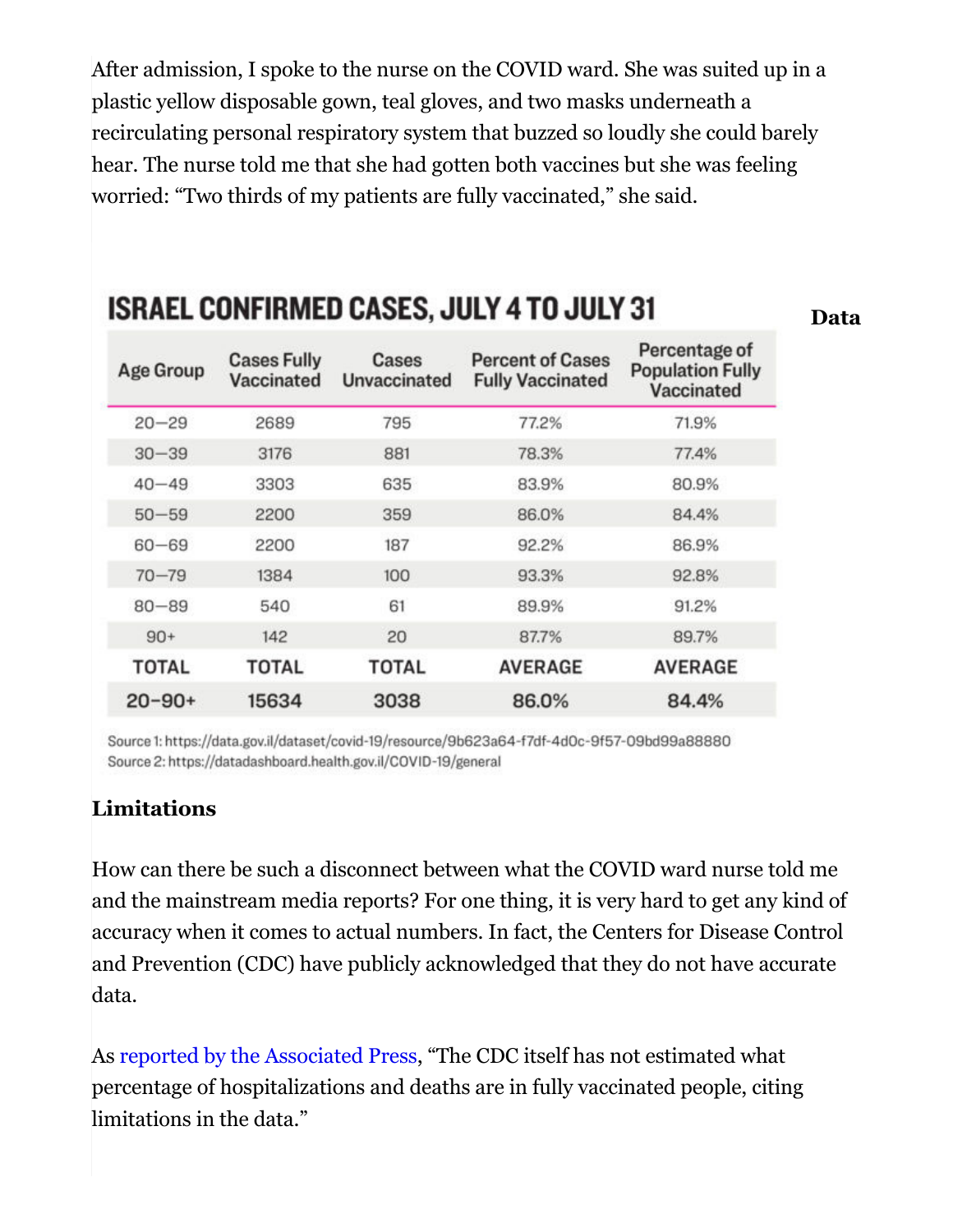At the same time, data collection is done on a state by state basis. In most states, a person is only considered fully vaccinated fourteen days after they have had the full series of the vaccine.

This means that anyone coming into an American hospital who has only had one dose, or who has had both vaccines but had the second one less than two weeks prior, will likely be counted as "unvaccinated."

So when the South Carolina's Department of Health and Environmental Control released a report about COVID severity on July 23, 2021, they reported higher morbidity and mortality rates in the "not fully vaccinated." Are these people who have had one vaccine and gotten sick, two vaccines and gotten sick, or no vaccines at all? Without more details, it is impossible to know what is really going on.

"We don't have accurate numbers," insists Dr. James Neuenschwander, an expert on vaccine safety based in Ann Arbor, Michigan.

But what we do know, Neuenschwander says, is that the vaccines are not as effective as public health officials told us they would be. "This is a product that's not doing what it's supposed to do. It's supposed to stop transmission of this virus and it's not doing that."

#### **Overcounting COVID**

Then there is the problem of attributing severe illness and deaths from other causes to COVID, like in my friend's case. Health authorities around the world have been doing this since the beginning of the COVID crisis. For example, a young man in Orange County, Florida who died in a motorcycle crash last summer was originally considered a COVID death by state health officials (after Fox News investigation the classification was changed.) And a middle-aged construction worker fell off a ladder in Croatia and was also counted as a death from COVID (whether having COVID played a role in his death is still unclear.)

To muddy the waters further, even people who test negative for COVID are sometimes counted as COVID deaths.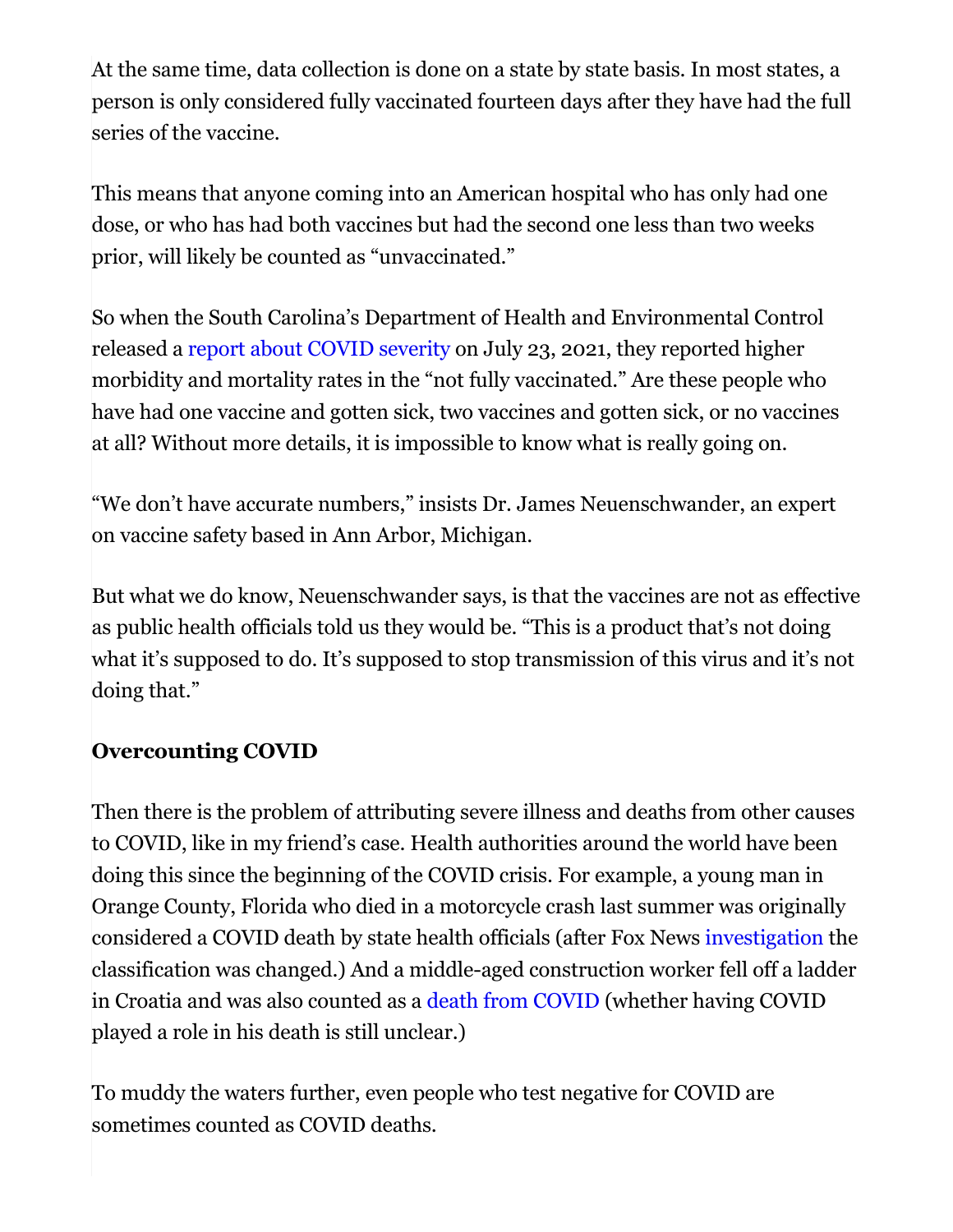Consider the case of 26-year-old Matthew Irvin, a father of three from Yamhill County, Oregon. As reported by KGW8 News, Irvin went to the ER with stomach pain, nausea, and diarrhea on July 5, 2020. But instead of admitting him to the hospital, the doctors sent him home.

Five days later, on July 10, 2020, Irvin died. Though his COVID test came back negative two days after his death and his family told reporters and public health officials that no one Irvin had been around had any COVID symptoms, the medical examiner allegedly told the family that an autopsy was not necessary, listing his death as a coronavirus case. It took the Oregon Health Authority two and a half months to correct the mistake.

In an even more striking example of overcounting COVID deaths, a nursing home in New Jersey that only has 90 beds was wrongly reported as having 753 deaths from COVID. According to a spokesman, they had fewer than twenty deaths. In other words, the number of deaths was over-reported by 3,700 percent.

### **Who's Suffering from Severe COVID, Vaccinated or Unvaccinated?**

In countries with the highest numbers of vaccinated individuals, we are also seeing high numbers of infections. Iceland has one of the most vaccinated populations in the world (over 82 percent) and is reporting that 77 percent of new COVID cases are in fully vaccinated Icelanders, according to Ásthildur Knútsdóttir, Director General of the Ministry of Health.

According to news reports, over 85 percent of the Israeli adult population has been vaccinated. But a July report from Israel's Ministry of Health found that Pfizer's vaccine is only 39 percent effective. Though Israeli health officials are telling the public that the cases are more mild in vaccinated individuals, this upsurge in COVID cases and deaths is leading Israel's prime minister to issue new restrictions.

Dr. Peter McCullough, an academic internist and cardiologist in practice in Dallas, Texas, says that a large number of people in the hospitals right now have, indeed, been fully vaccinated. "Fully vaccinated people are being hospitalized, and … 19 percent of them have died," McCullough says. "This is not a crisis of the unvaccinated. That's just a talking point. The vaccinated are participating in this."